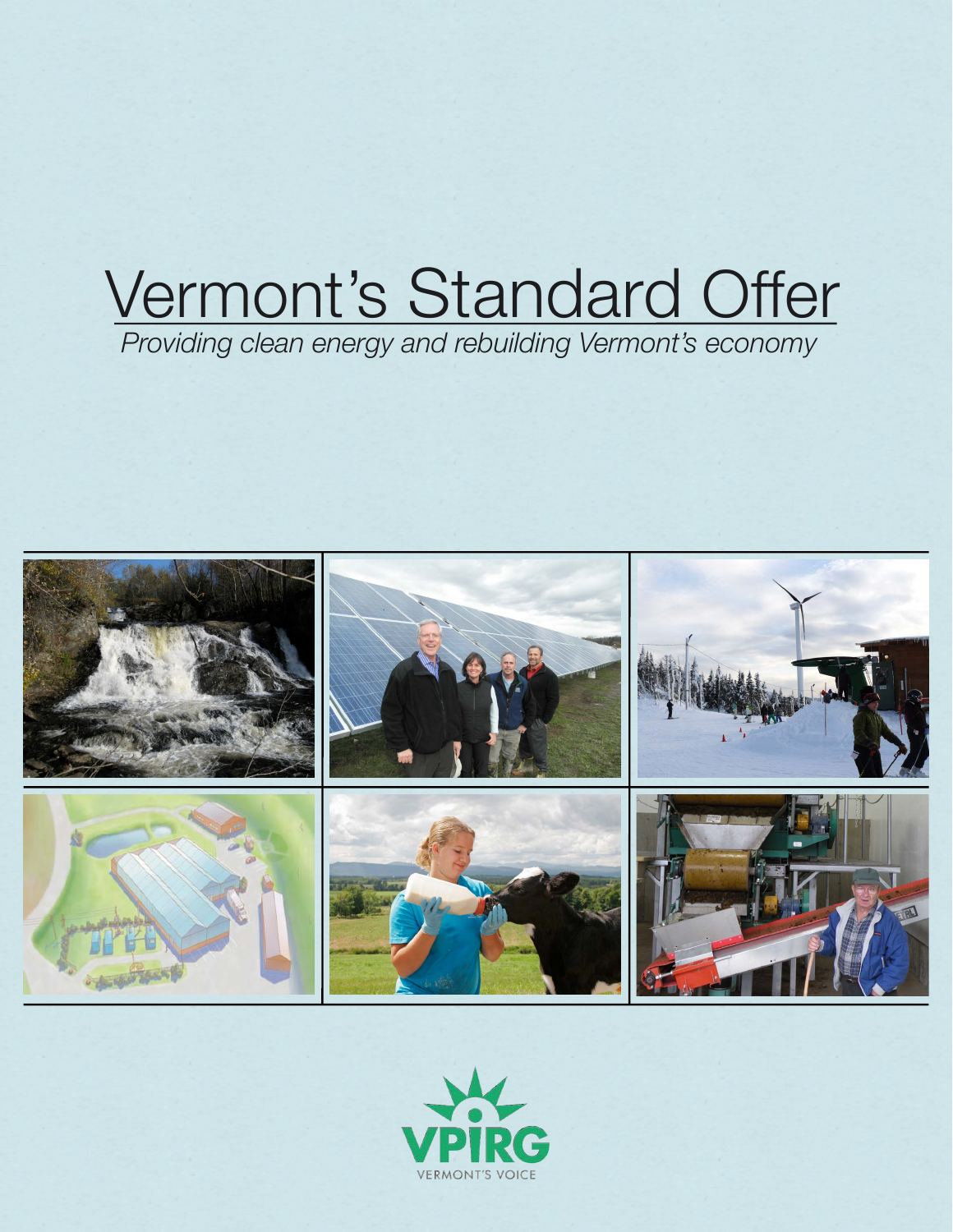### **Acknowledgements**

VPIREF would like to thank Marie and Eugene Audet, Brian Waxler, Ernie Pomerleau, Larry WIlliams, Jonathan Chase, Don McCormick, Kim Locke, Steve Costello and Reg Chaput for graciously lending their time and expertise. Special thanks to James Moore, Colleen Thomas, and Erin LaVoie for their research, review, and editorial support.

VPIREF would like express our most sincere thanks to our 20,000+ members and supporters throughout Vermont and to the John Merk Fund, the Educational Foundation of America, Jane's Trust, and the Lintilhac Foundation.

The author bears responsibility for any factual errors. The views expressed in this report are those of the author and do not necessarily reflect the views of the funders or those who provided peer review.

The Vermont Public Interest Research and Education Fund (VPIREF) is Vermont's leading policy research and public education group. VPIREF's mission is to research and disseminate policy options, administrative strategies, and business practices that promote and protect the health of Vermont's environment, people, and locally-based economy. VPIREF was founded in 1975 as the research and educational outreach arm of the Vermont Public Interest Research Group (VPIRG). With cutting edge research and broad educational outreach, VPIREF brings to the public real solutions to Vermont's problems and teaches citizens to find their voice in public policy debates that shape the future of the green mountain state.



Vermont Public Interest Research and Education Fund 141 Main St., Suite 6 • Montpelier, VT 05602 802.223.5221 • [www.vpirg.org](http://www.vpirg.org) • [vpirg@vpirg.org](mailto:vpirg@vpirg.org)

Written and designed by Clay Francis Printed by Stillwater Graphics, Inc. • Williamstown, VT *This report was printed on 50% recycled paper.*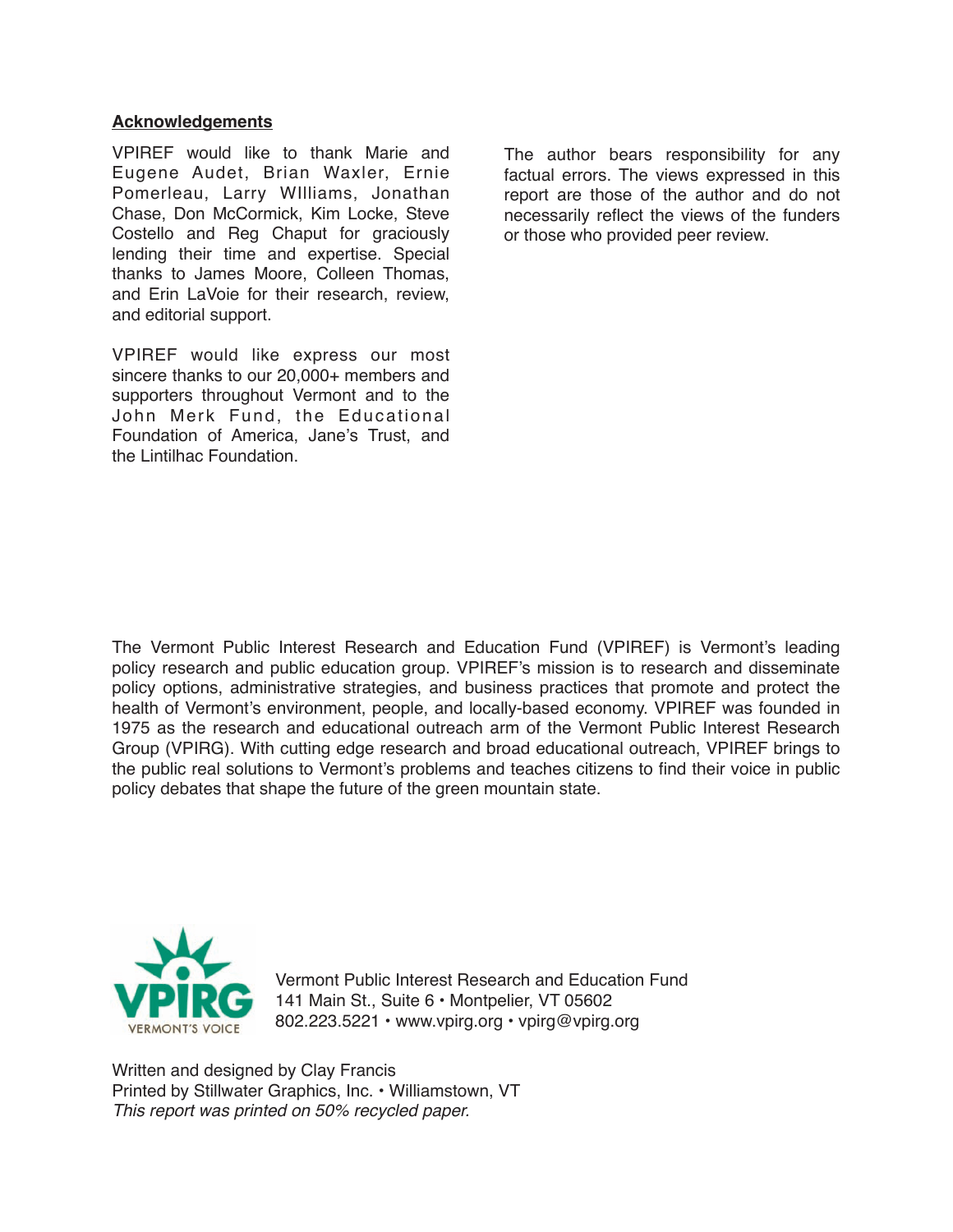## Vermont's Standard Offer

The Standard Offer, passed by the Vermont legislature in 2009, was the nation's first statewide, guaranteed price for renewable energy projects. Vermont's Standard Offer program is designed to encourage the development of clean, locally based energy using a variety of different renewable technologies.

The 50 MW pilot round was wildly successful and was oversubscribed by 150 MW within three hours of its launch. This booklet profiles six of 51 projects that will provide clean energy to Vermont homes and rebuild local economies.

Of those 51, nineteen will be farm methane projects. These projects will make the farms more commercially viable, help to reduce waste, and provide a clean, odorless source of bedding for the cows. Twelve solar projects will be coming online, and Vermont will be home to the single largest photovoltaic array in the Northeast. Bolton Valley Ski Resort will add its second and third wind turbine under the Standard Offer, and seven other wind projects are underway across the state.

Vermont based resources will power the remaining eleven projects: six small-scale hydro projects will utilize Vermont's water resources, three biomass projects will rely on Vermont's forest resources, and two landfill methane projects will turn methane gas into usable forms of energy.

### SIX PROJECTS NUMBERS FOR

total installation capacity

benefit at least

95

Vermont businesses

will provide power for

1,875

homes annually

3.166

All across the state, Vermonters are taking advantage of the Standard Offer to help build Vermont's clean energy future.

- The 51 clean energy projects in the Standard Offer queue will have a total capacity of over 43 MW.
- This safe, reliable power will create jobs and infuse money into local economies—the six projects profiled here will benefit nearly 100 businesses, including farmers, electricians, developers, and landscaping companies. The other projects will create hundreds of jobs at a time when Vermont's economy needs it most.
- Additionally, the six projects in this booklet will generate enough power for 1,875 homes on an annual basis and reduce the equivalent of carbon dioxide emissions from over 500,000 vehicle miles traveled.

In the following profiles, six Vermonters explain how important the Standard Offer has been to the development of their clean energy projects. A map and complete list of projects in the Standard Offer lineup can be found on pages 2 and 3.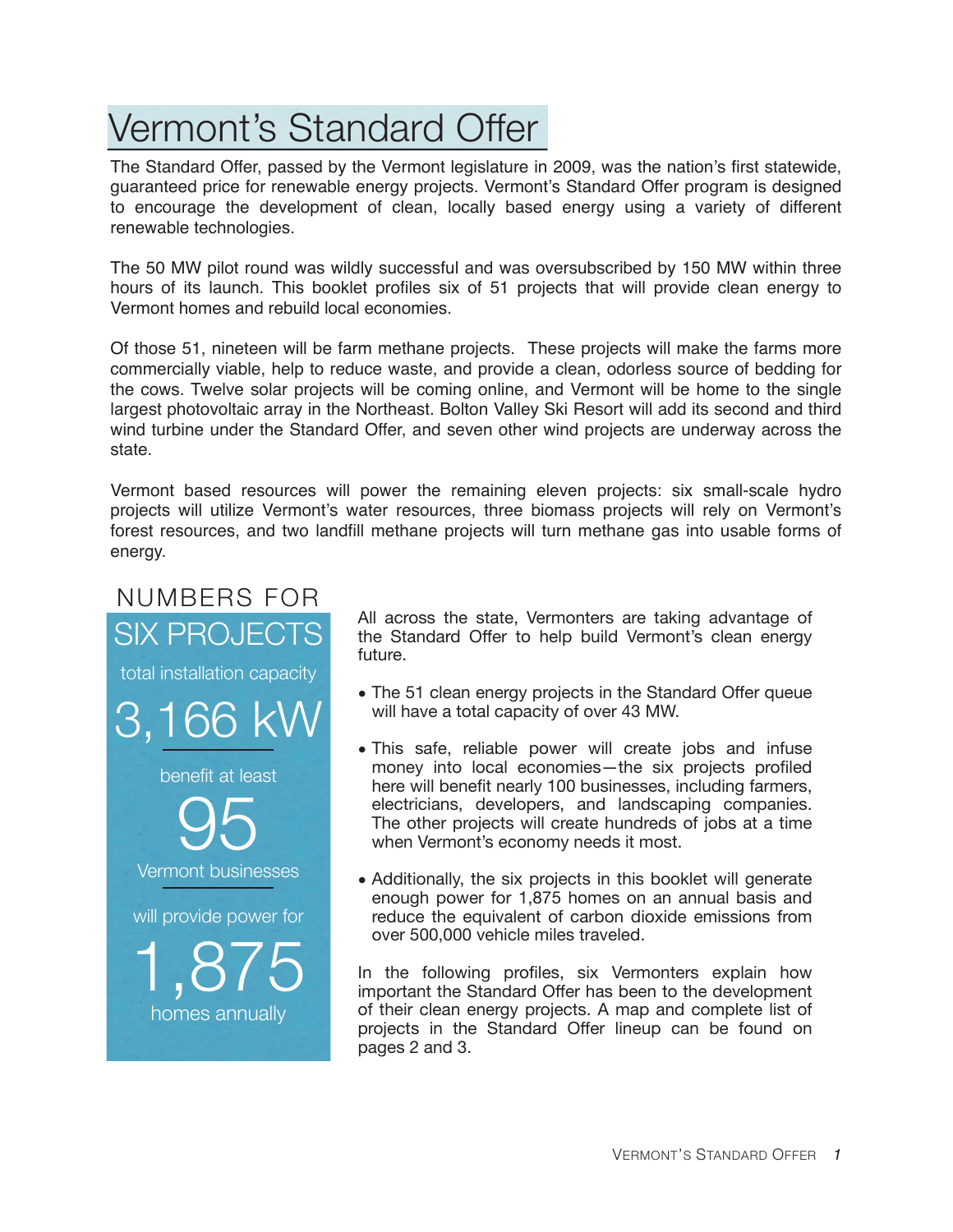# Vermont's Standard Offer

*Building clean energy across the State*



 $\bullet$ 

 $\bullet$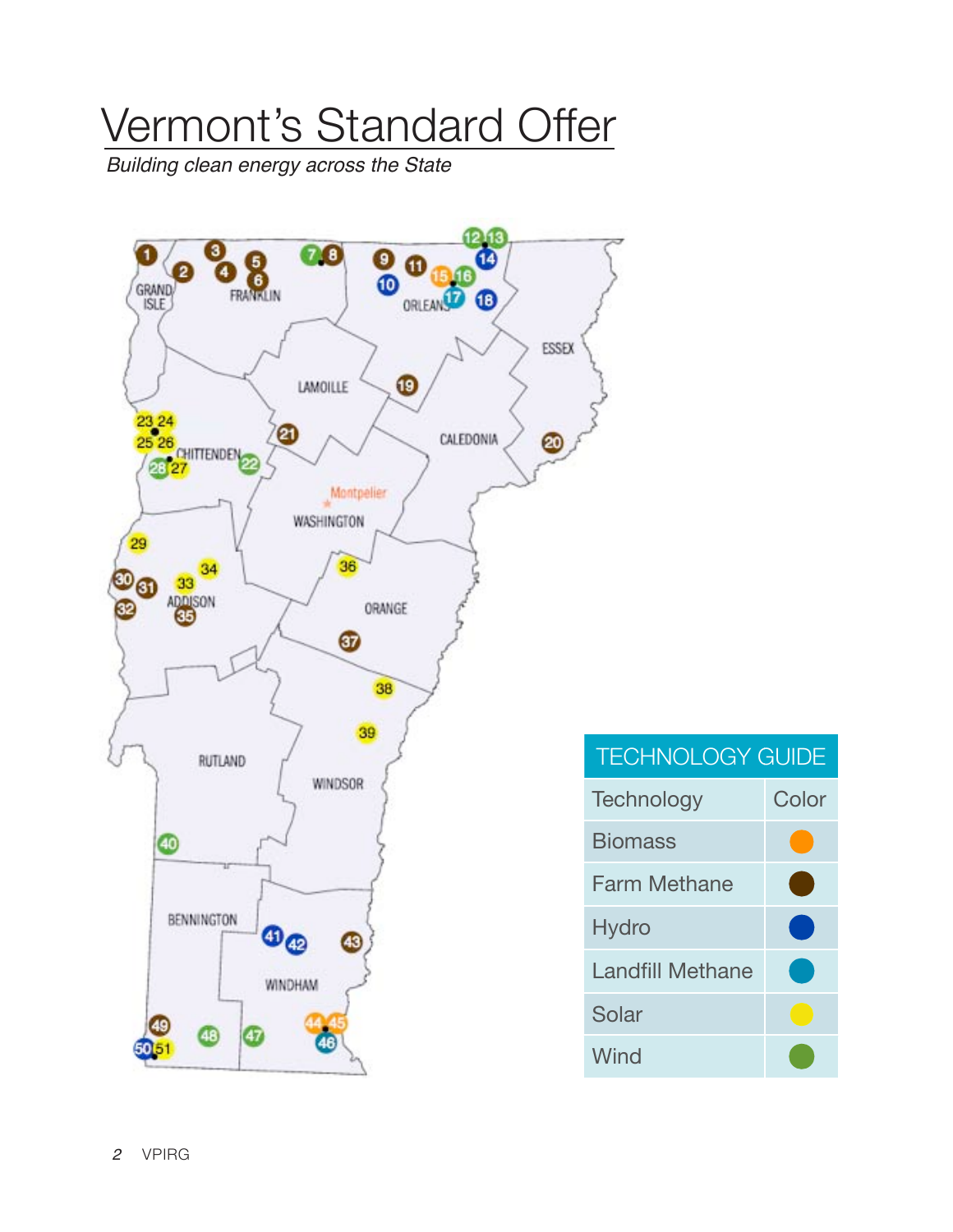|                | <b>STANDARD OFFER RECIPIENTS</b>      |                       |           |
|----------------|---------------------------------------|-----------------------|-----------|
|                | Project Name                          | Location              | Size (kW) |
| 1              | Agnorth                               | Alburgh               | 1173      |
| $\overline{c}$ | Montagne Cow Power                    | Swanton               | 300       |
| 3              | <b>Riverview Farm</b>                 | Franklin              | 100       |
| 4              | <b>Green Mountain Dairy</b>           | Sheldon               | 300       |
| 5              | <b>Kane's Kilowatts</b>               | Enosburg              | 225       |
| 6              | Gervais Digester                      | <b>Enosburg Falls</b> | 200       |
| $\overline{7}$ | Mrs. Coy's Organic Juice              | Richford              | 100       |
| 8              | <b>Berkshire Cow Power</b>            | Richford              | 600       |
| 9              | <b>Chaput Family Farms*</b>           | <b>North Troy</b>     | 300       |
| 10             | <b>Troy Hydro*</b>                    | <b>Troy</b>           | 816       |
| 11             | Neighborhood Energy                   | Newport               | 225       |
| 12             | <b>Grandview Farm Wind</b>            | Derby Line            | 2200      |
| 13             | Smugglers Hill Wind                   | Derby Line            | 1500      |
| 14             | <b>Butterfield</b>                    | Derby Line            | 50        |
| 15             | Casella Biomass                       | Coventry              | 2200      |
| 16             | Casella Wind                          | Coventry              | 2200      |
| 17             | Casella Heat                          | Coventry              | 1000      |
| 18             | West Charleston Hydro                 | West<br>Charleston    | 675       |
| 19             | Maplehurst Farm                       | Greensboro            | 100       |
| 20             | <b>EATON Energy</b>                   | Lunenburg             | 100       |
| 21             | Percy Farms                           | <b>Stowe</b>          | 100       |
| 22             | <b>Catamount/Bolton</b><br>Wind $2^*$ | <b>Bolton</b>         | 1800      |
| 23             | Park Place Housing                    | <b>Burlington</b>     | 100       |
| 24             | <b>Hunt Middle School</b>             | <b>Burlington</b>     | 450       |
| 25             | <b>Burlington PV</b>                  | <b>Burlington</b>     | 1005      |
| 26             | Leunig's Bistro                       | <b>Burlington</b>     | 26        |

STANDARD OFFER RECIPIENTS

|    | Project Name                                           | Location                       | Size (kW) |
|----|--------------------------------------------------------|--------------------------------|-----------|
| 27 | South Burlington Solar Farm                            | South Burlington               | 2200      |
| 28 | <b>Dynapower EMS</b>                                   | South Burlington               | 100       |
| 29 | Ferrisburgh Solar Farm*                                | <b>Vergennes</b>               | 1000      |
| 30 | <b>Dubois Energy</b>                                   | Addison                        | 450       |
| 31 | <b>Monument Farms</b>                                  | Weybridge                      | 155       |
| 32 | <b>Audets Cow Power*</b>                               | <b>Bridport</b>                | 490       |
| 33 | <b>Cross Pollination One</b>                           | New Haven                      | 2200      |
| 34 | Hannaford - 121                                        | Middlebury                     | 150       |
| 35 | <b>Four Hills Farm</b>                                 | <b>Bristol</b>                 | 450       |
| 36 | <b>Triland</b>                                         | Williamstown                   | 2000      |
| 37 | <b>Central VT Recovered</b><br><b>Biomass Facility</b> | Randolph                       | 250       |
| 38 | SunGen1                                                | Sharon                         | 2200      |
| 39 | <b>Advance Transit Building</b><br>Expansion           | <b>White River</b><br>Junction | 32        |
| 40 | Northeast Mountain                                     | Wells                          | 1800      |
| 41 | <b>Ball Mountain Hydro</b>                             | Jamaica                        | 2200      |
| 42 | Townshend Dam Hydro                                    | Townshend                      | 960       |
| 43 | <b>Westminster Energy Group</b>                        | Westminster                    | 225       |
| 44 | Delta Campus Biomass                                   | <b>Brattleboro</b>             | 840       |
| 45 | Cersosimo Lumber                                       | <b>Brattleboro</b>             | 800       |
| 46 | <b>Brattleboro Carbon</b><br>Harvest*                  | <b>Brattleboro</b>             | 560       |
| 47 | <b>New Boston Wind Farm</b>                            | Jacksonville                   | 1951      |
| 48 | <b>Stamford Wind Farm</b>                              | Stamford                       | 1951      |
| 49 | <b>Fillmore Digester</b>                               | Bennington                     | 350       |
| 50 | Candelora Hydro                                        | Pownal                         | 50        |
| 51 | <b>Green Mountain Energy</b><br>Park Solar             | Pownal                         | 2200      |

*Profiled in this booklet\**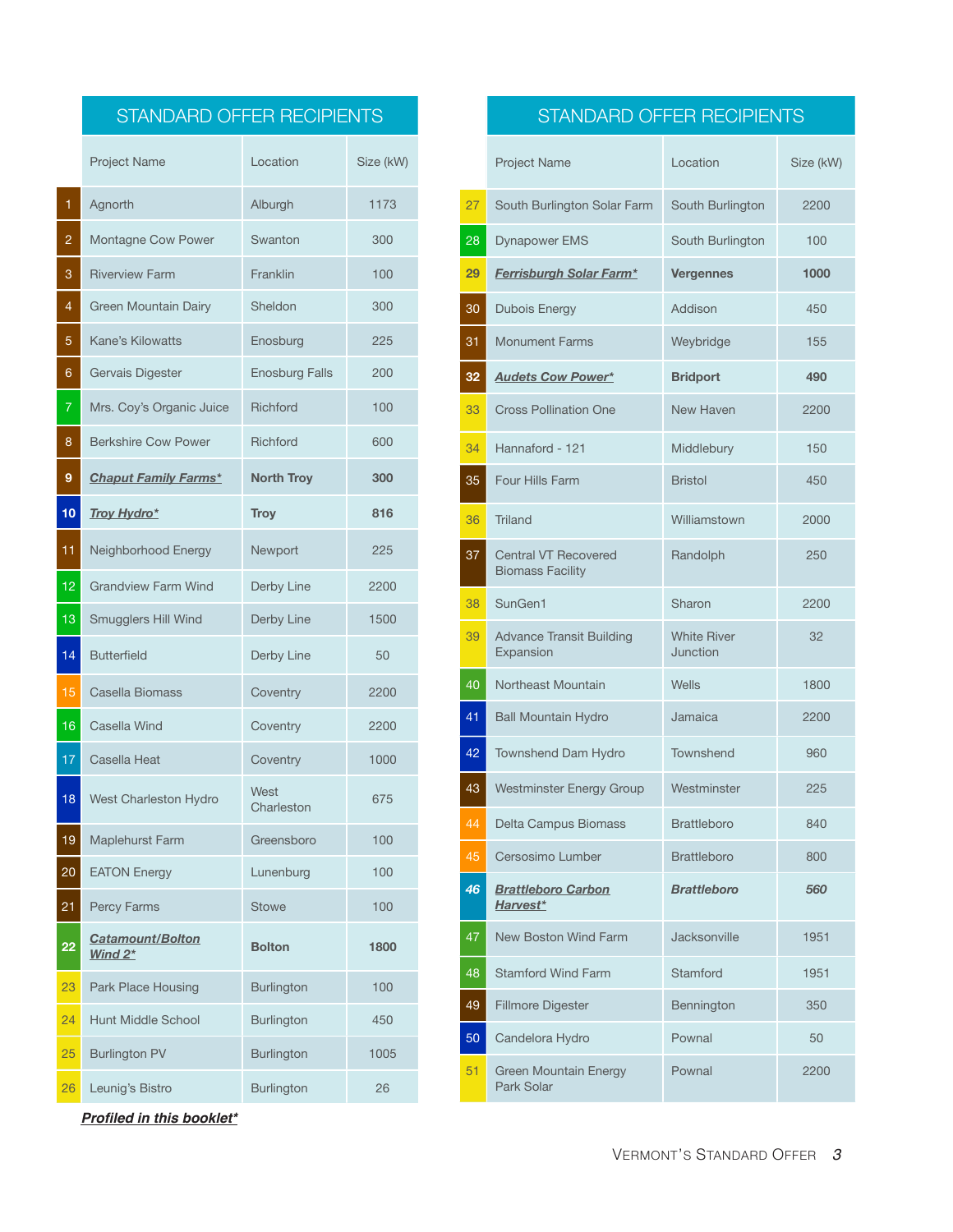

## Blue Spruce Farm Bridport, Vermont

#### Addison County

### **Date online:** 2005

**Kilowatt hours produced in one year:** 1.3 million

**Vermont businesses**  (selected)**:** 

Cabot Cheese

Central Vermont Public **Service** 

Eben Punderson (attorney)

Harrison Concrete

Nortrax Equipment

Peck Electric

Rice Lumber

Windward Petroleum

University of Vermont

Vermont Economic Development Authority

Yankee Farm Credit

**Carbon offset:** CO2 reduction equals 50,477 vehicle miles traveled (VMT)





**"Without the Standard Offer, we could not have continued the energy side of our farm operation.** Having that certainty gives us the ability to reinvest in our work. Even the smallest farm could make this work with the Standard Offer." *-Marie Audet, Blue Spruce Farm*

- Blue Spruce was the first cow power site in Vermont and the first to put power on the grid in Vermont.
- Keeping their cows happy is a top priority, and having a methane digester allows the Audets to make bedding using the clean, odorless output from the digestion process.
- The heat from the digester keeps the barn warm, so the farm was able to drastically reduce its fuel bill.
- As an early adopter, Blue Spruce serves as a resource and inspiration for all other farms looking to produce methane power. *Photo credit: Marie Audet*

**NUMBERS** total installation capacity 300 KV benefits at least

> 20 Vermont businesses

provides power for

190 homes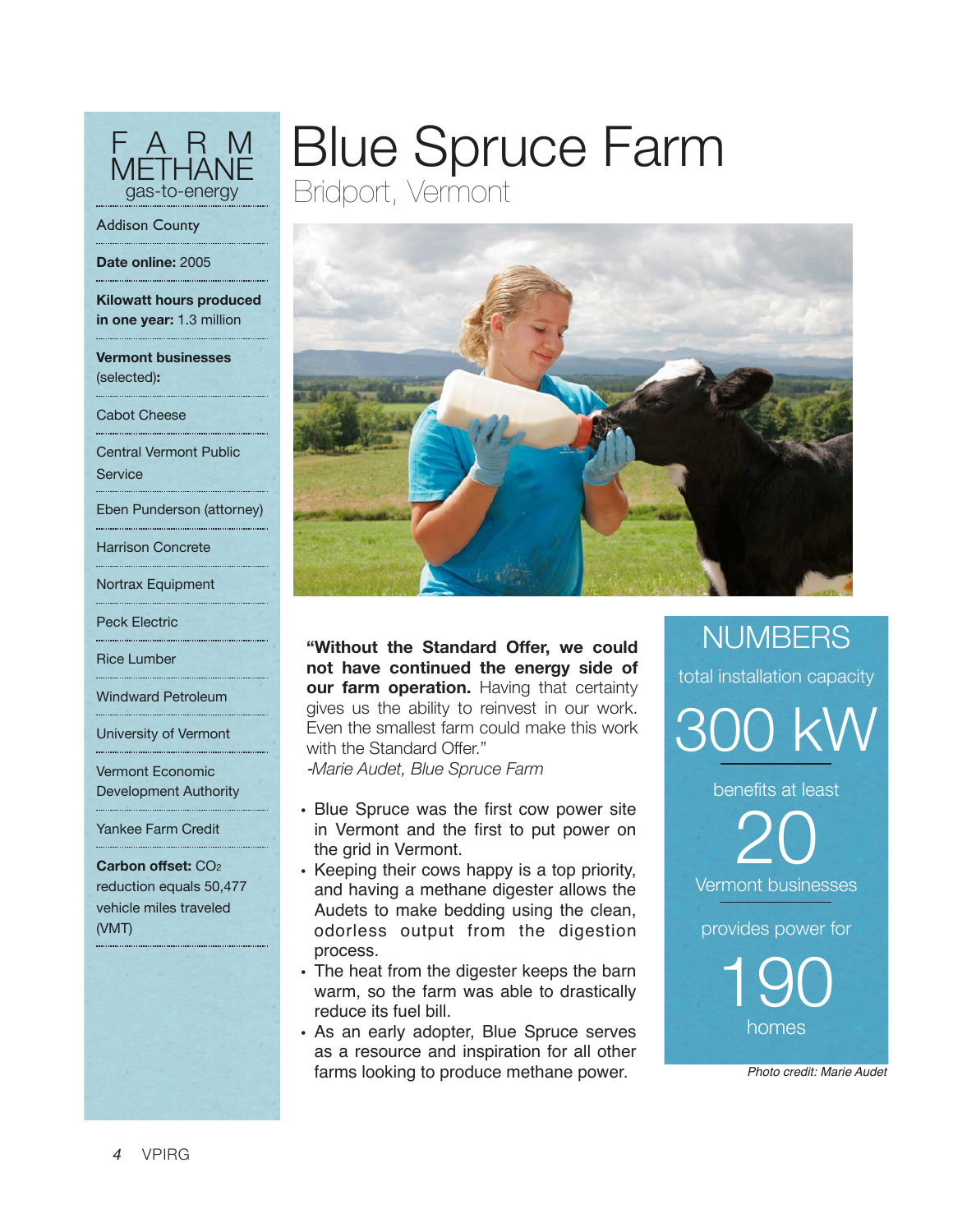# Ferrisburgh Solar Farm

Ferrisburgh, Vermont



## **NUMBERS** total installation capacity



benefits at least

10 Vermont businesses

provides power for

175 homes

*Photo credit: Brian Waxler*

### "**After we heard about the Standard Offer,**

*we just dove in***.** Over a thirty year timeline this makes so much sense, that is why renewable energy is so wonderful, but *you have to have a long-term perspective*. And that's just what the Standard Offer does."

*-Brian Waxler, Pomerleau Real Estate (far right in picture)*

• This is the largest solar project north of Pennsylvania (another project in Vermont to be online soon will be larger).

• After Ernie Pomerleau chaired the Governor's Climate Change Commission, he knew that his company had to do its part to build something positive in Vermont—and residents in the area are excited about having one of the first solar orchard projects in the Northeast.

• Local schools will use the solar farm in science classes so students can learn more about renewable energy, and local officials expect a boost in tourism because of the project.



Addison County

**Date online:** December 2010

**Kilowatt hours produced in one year:** 1.2 million

**Vermont businesses**  (selected)**:** 

Alteris Renewables

Dennis Voigt, CPA

Draker Laboratories

Greenhaven Gardens & **Nursery** 

Middlebury Fencing **Company** 

Panoramic Landscaping & **Excavation** 

Scott Michael Mapes, Esq.

SE Group

Shems, Dunkiel, Raubvogel, and Saunders

Vermont Energy Investment Corp.

Carbon offset: CO<sub>2</sub> reduction equals 46,800 VMT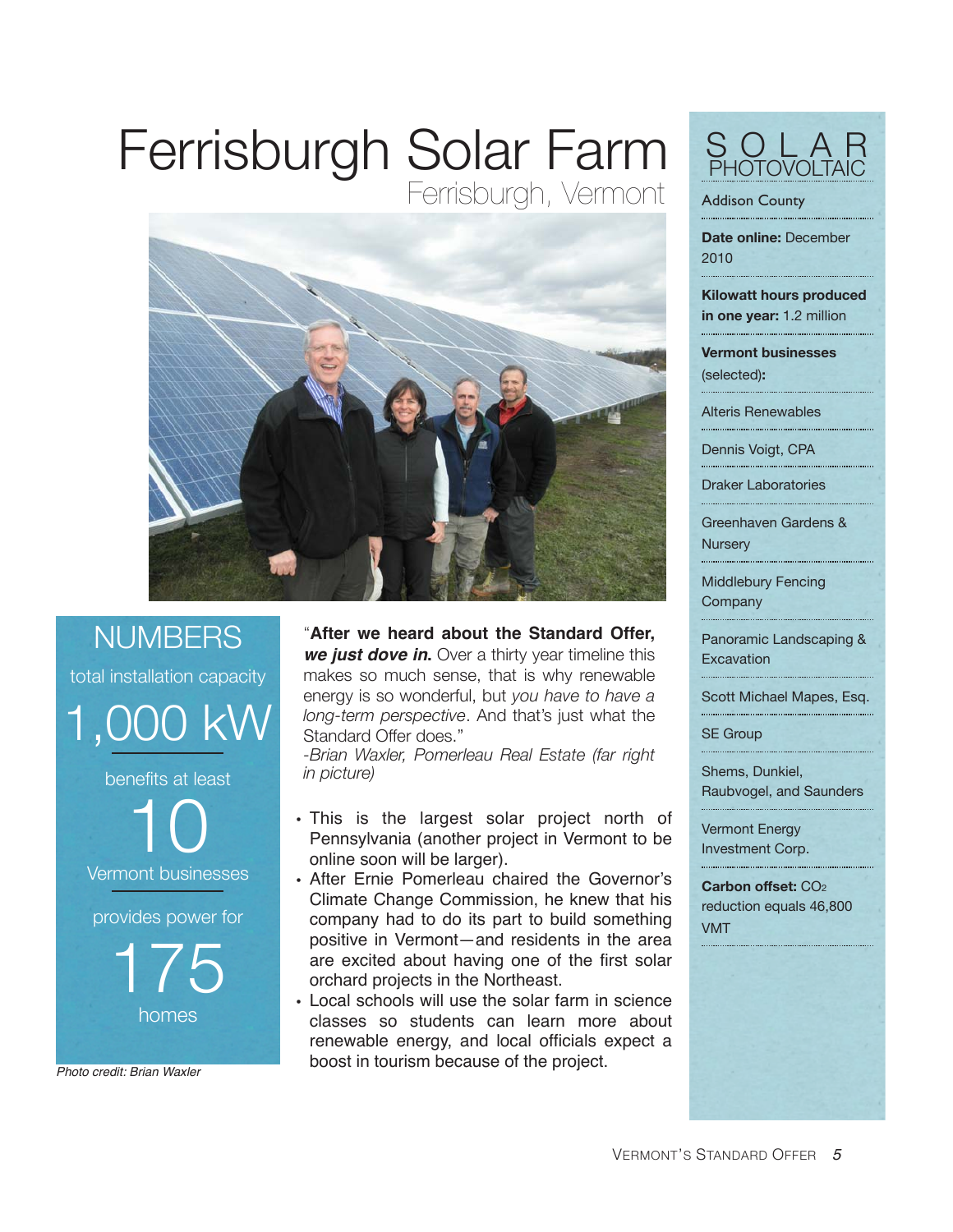

Chittenden County

Date online: early 2012

**Kilowatt hours produced in one year:** 4.2 million

**Vermont businesses**  (selected)**:** 

Alteris Renewables

Draker Labs

Harrison Concrete

G.W. Tatro Construction

Middlesex Electric

Northern Power Systems

Shems, Dunkel Raubvogel, & Sanders

Vermont Environmental Research Associates

Vanasse, Hanger, Brustlin, Inc. (engineering)

**Carbon offset:** CO2 reduction equals 165,737 VMT



## Bolton Valley Wind Bolton, Vermont

"Being able to tell a bank that we have a 20 year revenue stream made it easier to ask them to finance us. **We would not even have bothered to go this road without the Standard Offer**."

*-Larry Williams, Bolton Valley Ski Resort*

- Bolton Valley Ski Resort already has a Northwind 100 turbine (pictured above) from Barre-based Northern Power Systems.
- The resort has 100,000 skier visits each year, and many skiers choose Bolton because of the resort's commitment to environmental sustainability.
- Larry is hopeful the new turbine will inspire even more skiers to make the switch to a mountain that can produce all of its energy.
- Like many early adopters, this site has built positive relationships with the community by being a great educational resource. *Photo credit: Larry Williams*

**NUMBERS** total installation capacity 1,800 kW

benefits at least

15 Vermont businesses

will provide power for

600 homes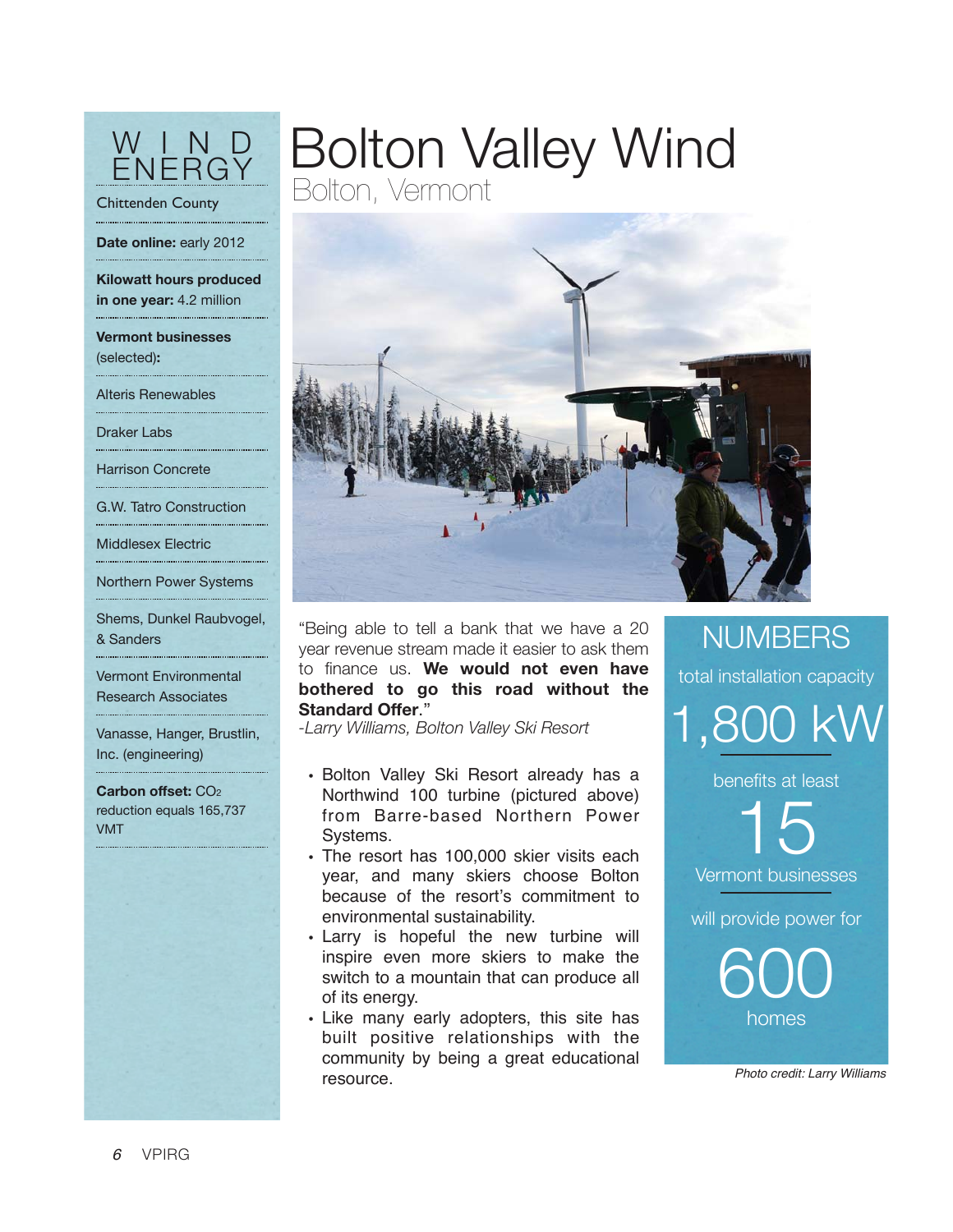## Troy Hydro Troy, Vermont



NUMBERS total installation capacity 816 kW benefits at least 10 Vermont businesses will provide power for 410 homes

*Photo credit: Erin LaVoie*

"**The Standard Offer is a wonderful program.** It helps because it's a fixed price contract that is long-term and at a premium rate—it makes the income part of the calculation much better."

*-Jonathan Chase, Troy Hydro* 

- This site was a hydro energy source for many years before a flood wrecked the entire system. Luckily, the project will still be able to use most of the grid interconnections.
- Jonathan, an organic dairy farmer, has supported renewable energy for many years, and rebuilding the dam in Troy will be a great way to diversify his farm operation.
- Since the dam at the site has been around for so long, the habitat has already adapted to new water flow. This means the site will not negatively affect the local habitat.

HYDRO **ENERGY** 

Orleans County

**Date online:** expected 2012

**Kilowatt hours produced in one year:** 2.86 million

**Vermont businesses** (selected)**:** 

Desrochers Construction and Excavating

Fairbanks Mill, Inc.

Gates Electric

The H.L. Turner Group (engineering)

R.G. Gosselin Concrete

**Carbon offset:** CO2 reduction equals 111,050 VMT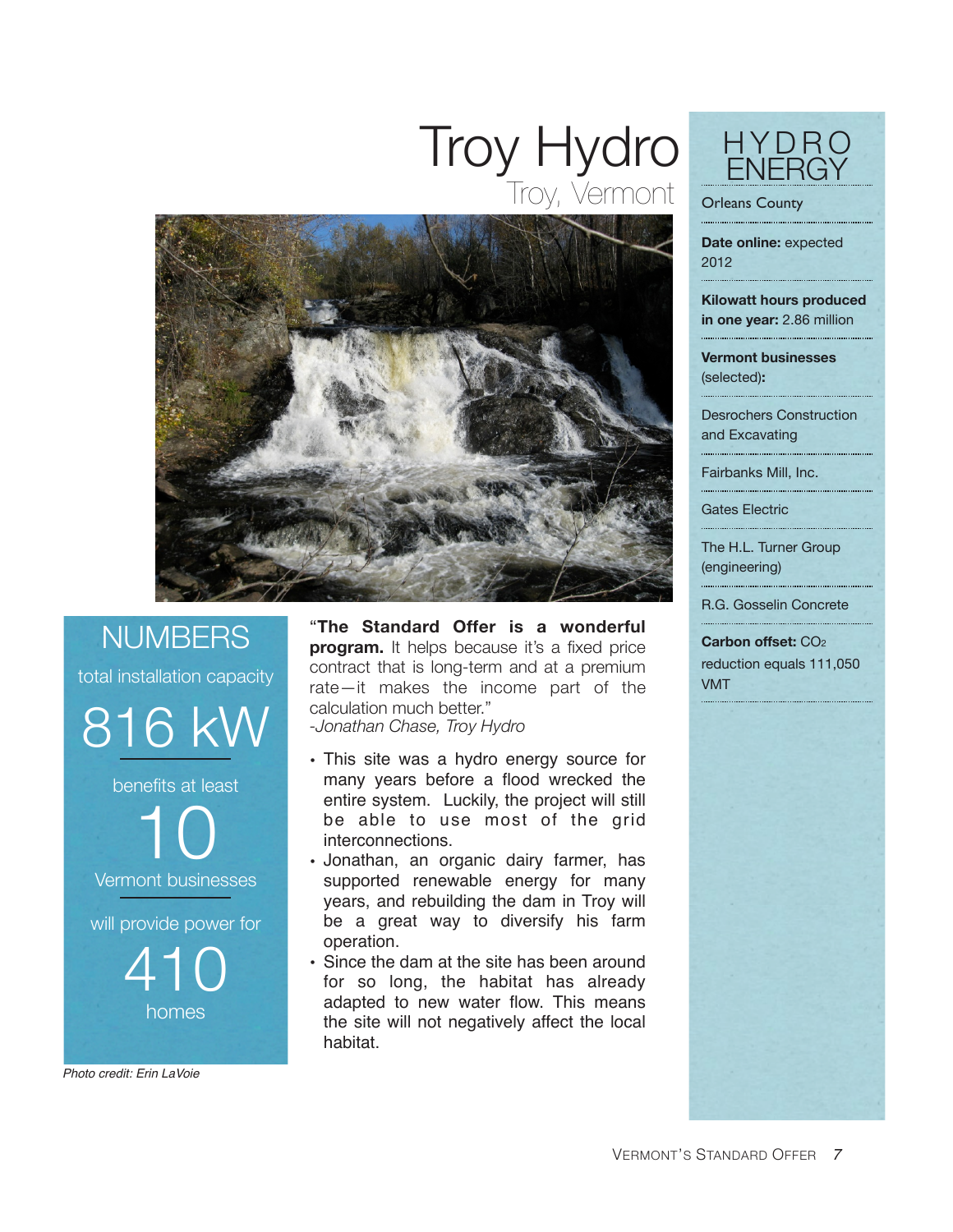

#### Windham County

**Date online:** August 2010

**Kilowatt hours produced in one year:** 1.9 million

**Vermont businesses**  (selected)**:** 

Brattleboro Small Business Assistance Program

Central Vermont Public **Service** 

Gallgher, Flynn & Company (accounting)

Marlboro College

Meritt & Merrit & Moulton

Marsh Engineering

Pearson & Associates (engineering)

Renewable Energy **Vermont** 

Sanborn, Head, and Associates (engineering)

Shems, Dunkiel, Raubvogel, and Saunders

University of Vermont

Vermont Food Bank

Windham Solid Waste Management District

**Carbon offset:** CO2 reduction equals 73,774 VMT

# Carbon Harvest Energy

Brattleboro, Vermont



"Without a combined will of policy, state, and community, *these first projects would have been too expensive.* In the beginning, it is worth everyone's while to invest in these resources and build the infrastructure. **[The Standard Offer] made all the difference—we would not have been able to do the Brattleboro project without the feed-in tariff.** I'm proud of Vermont, and I'm glad to be a business launching out from the Standard Offer." *-Don McCormick, Carbon Harvest Energy*

- Providing local, renewable energy and a source of sustainable agriculture is something all Vermonters can appreciate: when fully operational, this project will use its excess heat to run a greenhouse.
- Specifically built to be a research and educational outreach facility, this plant is the first of its kind in the country.
- Carbon Harvest is dedicated to matching local resources to local needs, so the waste from the community will eventually power the greenhouse.

**NUMBERS** total installation capacity 250 kW benefits at least 20 Vermont businesses provides power for 270 homes

*Photo credit: Carbon Harvest Energy*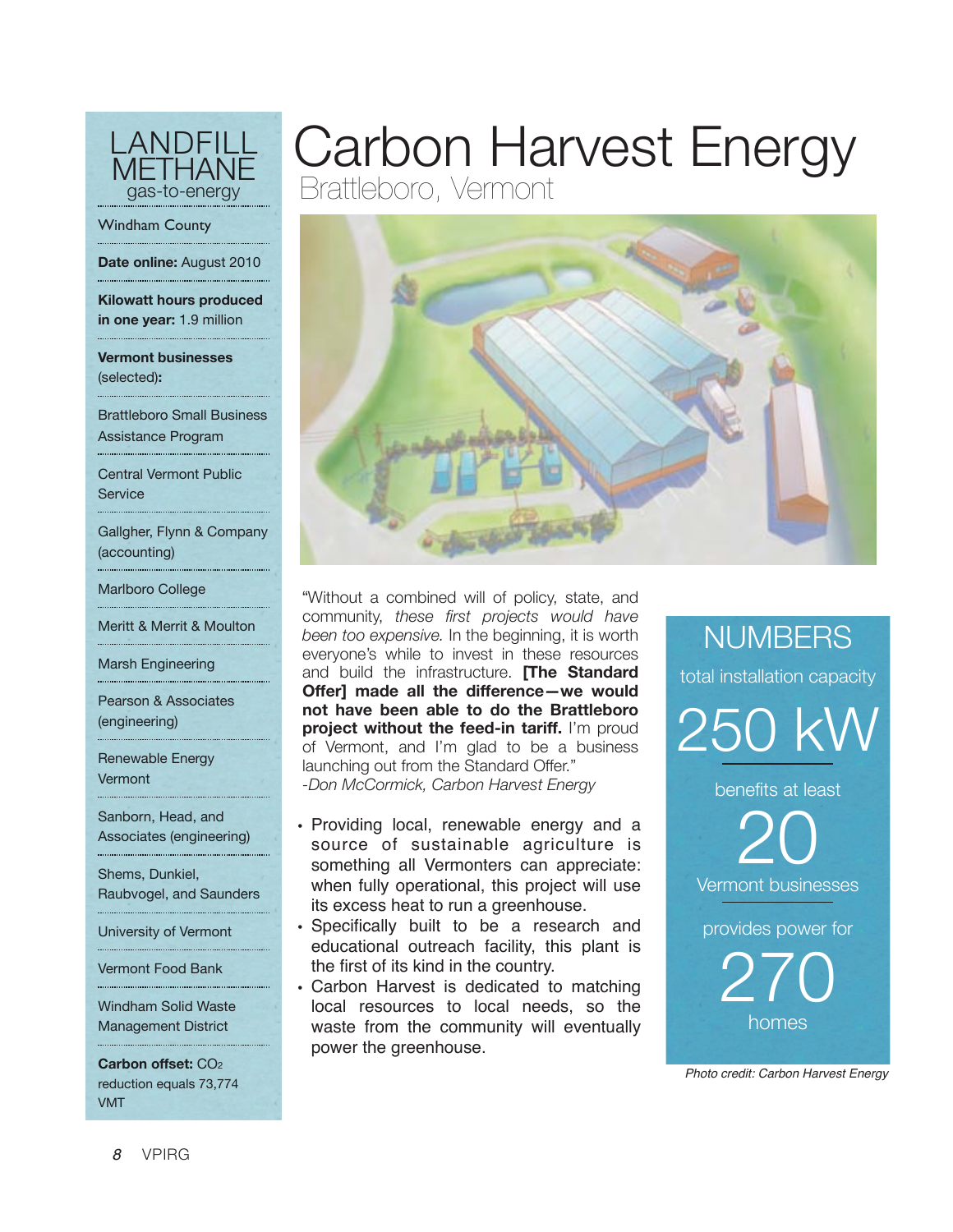# Chaput Family Farms



**NUMBERS** total installation capacity 300 k benefits at least 20 Vermont businesses

provides power for

230 homes

**"When the [Standard Offer] came into play, it was like breathing life back into our project.** It made everything possible again and allowed us to move forward." *-Reg Chaput, Chaput Family Farms*

- Reg and his brother Michael had considered starting the project before, but the financing without the Standard Offer just didn't make sense.
- Chaput Family Farms—in business since 1991—was able to make their dairy farm profitable by taking advantage of the standard offer.
- Other projects across the state (like Blue Spruce Farm) served as an inspiration and gave Reg and Michael the practical knowledge they needed to move forward.
- Having a digester onsite will also decrease the farm's environmental impact by reducing run-off.



#### Orleans County

**Date online:** August 2010

**Kilowatt hours produced in one year:** 1.6 million

**Vermont businesses** (selected)**:** 

All in One Electric

Bilodeau, Wells, & Company P.C. (accounting)

Central Vermont Public **Service** 

Dan Lantagne **Construction** 

Desrochers Construction, Farm Equipment, and **Excavating** 

Deppman & Foley, P.C. (attorney)

Gravel & Shea (attorney)

Pick and Shovel

R.G. Gosselin Concrete

Tracy Degree Concrete

Vermont Electric Co-Op

Wright's Plumbing and **Heating** 

**Carbon offset:** CO2 reduction equals 62,125 VMT

*Photo credit: Central Vermont Public Service*